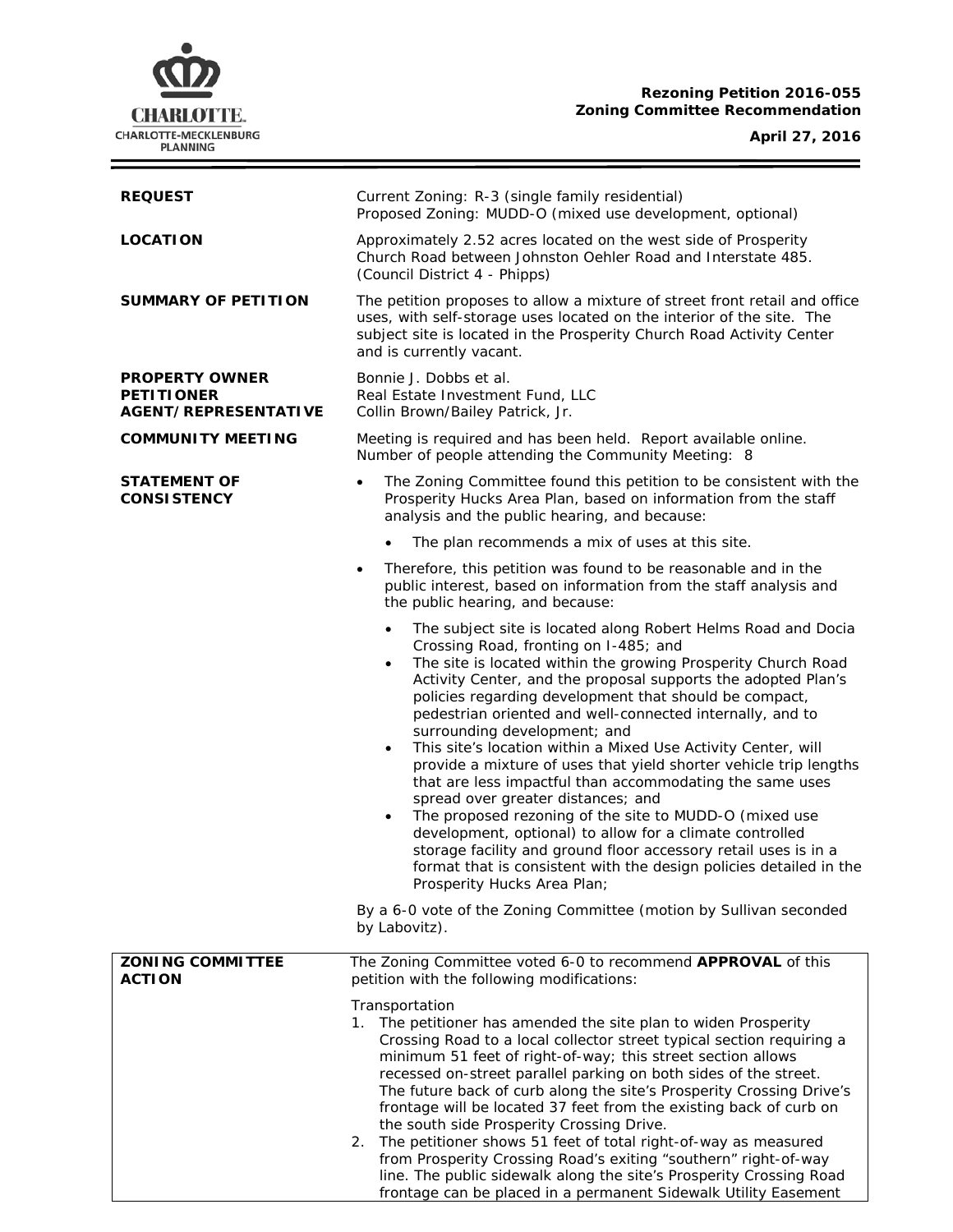|                                              | or additional right-of-way. The petitioner has revised the site plan<br>to depict and label future right-of-way and/or permanent Sidewalk<br>Utility Easements along the site's Prosperity Crossing Road<br>frontage.                                                                                                                                                                                                                                                                                                                                                                                                                                                                                           |
|----------------------------------------------|-----------------------------------------------------------------------------------------------------------------------------------------------------------------------------------------------------------------------------------------------------------------------------------------------------------------------------------------------------------------------------------------------------------------------------------------------------------------------------------------------------------------------------------------------------------------------------------------------------------------------------------------------------------------------------------------------------------------|
|                                              | The petitioner has revised the site plan to depict and label a<br>3.<br>permanent Sidewalk Utility Easement or additional right-of-way to<br>include the entire six-foot public sidewalk along the site's Docia<br>Crossing Road frontage.                                                                                                                                                                                                                                                                                                                                                                                                                                                                      |
|                                              | The petitioner has agreed to work with CDOT on how the existing<br>4.<br>curb line of Prosperity Crossing Road, west of Docia Crossing<br>Road, will properly align with the new curbline proposed east of<br>Docia Crossing Road.                                                                                                                                                                                                                                                                                                                                                                                                                                                                              |
|                                              | Site and Building Design<br>The petitioner has deleted the third optional request because it<br>5.<br>does not match the site plan drawing. The petitioner has provided<br>a minimum 16-foot setback from back of curb in order to<br>accommodate required street trees.                                                                                                                                                                                                                                                                                                                                                                                                                                        |
|                                              | <b>Requested Technical Revisions</b>                                                                                                                                                                                                                                                                                                                                                                                                                                                                                                                                                                                                                                                                            |
|                                              | 6. The petitioner has removed the third paragraph under General<br>Provisions heading that read "The technical data sheet"<br>The petitioner has moved Architectural Standards/Streetscape and<br>7.<br>Landscaping Note 7j under Permitted Uses heading where                                                                                                                                                                                                                                                                                                                                                                                                                                                  |
|                                              | language lists prohibited uses.<br>8. The petitioner has revised site plan to show paved surface next to<br>on-street parking with trees in grates or planters.                                                                                                                                                                                                                                                                                                                                                                                                                                                                                                                                                 |
|                                              | Architectural Standards/Streetscape and Landscaping Note 7.c.<br>9.<br>regarding dumpster areas has been modified by adding language<br>that states: "gates or doors shall be opaque and shall lock in<br>order to limit access during non-business hours."                                                                                                                                                                                                                                                                                                                                                                                                                                                     |
|                                              | 10. Lighting Note 11.c. has been modified to read: "All decorative<br>exterior, building-mounted lighting shall incorporate globe lanterns<br>or other similar style that adequately illuminate pedestrian areas<br>and reduce shadows along building frontages."                                                                                                                                                                                                                                                                                                                                                                                                                                               |
|                                              | 11. Parking Note 13.b. has been added that states: "Petitioner will<br>provide a minimum of one (1) conveniently-located parking space<br>reserved for 'clean commuters' (which shall include carpool,<br>vanpool, hybrid vehicles and electric vehicles), otherwise, parking<br>will meet all ordinance standards.                                                                                                                                                                                                                                                                                                                                                                                             |
| <b>VOTE</b>                                  | Motion/Second:<br>Wiggins / Majeed<br>Eschert, Labovitz, Lathrop, Majeed, Sullivan, and<br>Yeas:<br>Wiggins                                                                                                                                                                                                                                                                                                                                                                                                                                                                                                                                                                                                     |
|                                              | None<br>Nays:<br>Absent:<br>Dodson<br>Recused:<br><b>None</b>                                                                                                                                                                                                                                                                                                                                                                                                                                                                                                                                                                                                                                                   |
| <b>ZONING COMMITTEE</b><br><b>DISCUSSION</b> | Staff reviewed the request noting that the property is located in the<br>Prosperity Church Road Mixed Use Activity Center. The changes since<br>the public hearing were reviewed. Staff noted the one outstanding<br>issues related to the existing curbline of Prosperity Crossing Road,<br>properly aligning with the new curbline proposed east of Docia Crossing<br>Road.                                                                                                                                                                                                                                                                                                                                   |
|                                              | One Commissioner noted that the map in the notebook showed the old<br>alignment for Prosperity Church Road. Another Commissioner stated<br>that staff did not recommend approval of another climate controlled<br>storage facility. In this case, the neighbors to the right of the property<br>were very opposed to the storage facility. The Commissions asked if<br>staff knew why. Staff responded that the lady that spoke at the public<br>hearing said they have been involved area plan development, the<br>storage would be detrimental to their property values and this is not<br>what was envisioned for the area. The Commissioner noted that the<br>storage facility was going to be camouflaged. |
|                                              | Another Commissioner noted that it is a good use of the land because                                                                                                                                                                                                                                                                                                                                                                                                                                                                                                                                                                                                                                            |

of the amount of noise from Interstate 485. Another asked about the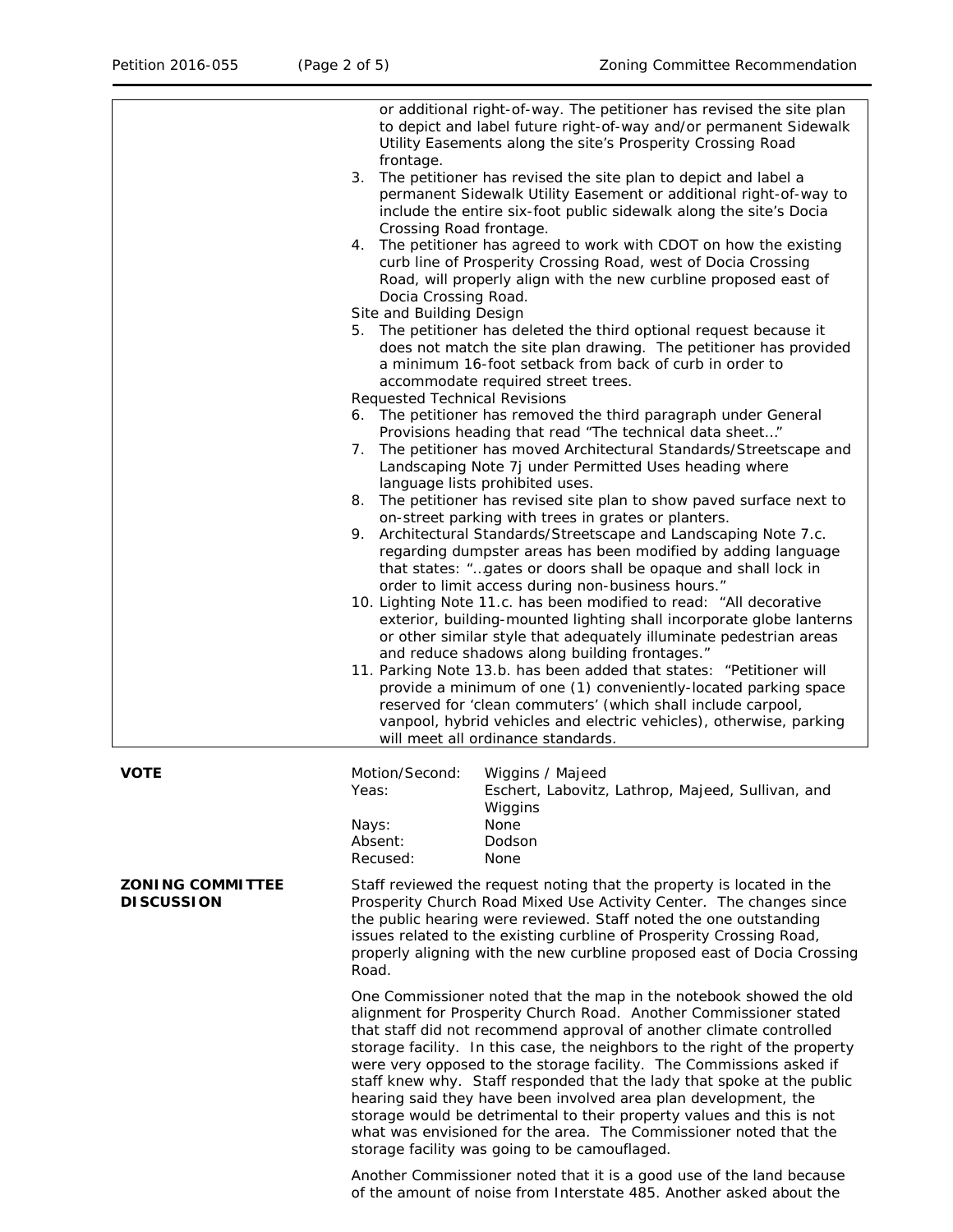comments made at the hearing regarding the police officers concerns about security. Staff noted that the petitioner reached out to the officer and was working through the concerns. These types of concerns are too detailed for the rezoning process and are not land use issues so they are worked out individually with the developer.

**STAFF OPINION** Staff agrees with the recommendation of the Zoning Committee.

### **FINAL STAFF ANALYSIS**

#### **(Pre-Hearing Analysis online at [www.rezoning.org\)](http://www.rezoning.org/)**

# **PLANNING STAFF REVIEW**

### • **Proposed Request Details**

The site plan accompanying this petition contains the following provisions:

- Proposes a development project which incorporates street front retail and office uses designed to be pedestrian friendly, with climate controlled self-storage on the interior of the site.
- Allows up to 17,400 square feet of commercial uses including office, retail, eating/drinking/ entertainment establishments, brewery, or personal services uses.
- Allows 101,000 square feet of self-storage uses.
- Prohibits car washes, automobile services stations, drive-through service windows, and eating/ drinking/entertainment establishments with drive-through service windows.
- Proposes a maximum building height of two stories (45 feet).
- The following optional provisions are being requested:
	- Allow up to 150 square feet of wall-mounted signage on each building façade facing Robert Helms Road and Docia Crossing Road. Ordinance allows signs located on any building wall of a structure to have a maximum sign surface of all signs on one wall not to exceed 5% of building wall to which the sign is attached up to a maximum of 100 square feet.
	- Allow a five-foot rear yard due to the fact that the adopted land use plan does not recommend residential uses on the adjacent property. Ordinance requires a 10-foot building separation adjacent to a residential use.
- Provides access via proposed driveway connections onto Robert Helms Road, Docia Crossing Road, and Prosperity Crossing Road.
- Includes a note that a minimum of one (1) conveniently-located parking space reserved for "clean commuters" (which shall include carpool, vanpool, hybrid vehicles and electric vehicles), will be provided.
- Provides a conceptual rendering of the development proposal and architectural standards as follow:
	- Exterior building materials to consist of primarily glass, brick, stucco, metal and composite panels, and/or cementitious siding.
	- Design elements to be incorporated for certain street front building facades within the site include those that seek to create a traditional "Town Center" concept to the site and buildings.
	- There will be a mix of transparent and solid materials to provide visual interest for the community and durability to serve building occupants. Primary among these elements include expanses of street front glass and access doors.
	- The building façade will consist of brick veneer in a variety of colors with accent masonry banding at mid-height, and include canvas awnings, tenant signage, and decorative accent lighting.
	- Second floor windows will have spandrel glass, and be designed in a traditional configuration.
	- The building top will be defined by cornice molding and stepped parapet heights to enhance the differentiation among the retail bays.
	- The ground floors of building facades facing Docia Crossing Road and Prosperity Crossing Road will be designed to encourage and complement pedestrian interest and activity. Any exterior doors in those locations shall remain open during business hours.
	- Transparent glass shall be used on ground floor windows so that the uses are visible from the street.
	- At the building occupying the Docia Crossing/Prosperity Crossing Corner, the extent of storefront glass and doors to access tenants shall constitute a minimum of 60% of first floor frontage along Docia Crossing Road.
	- Each business will have a minimum one three (3) foot by seven (7) foot entry door. In addition, each storefront window/door shall have a transparent glass transom above of at least one foot in height.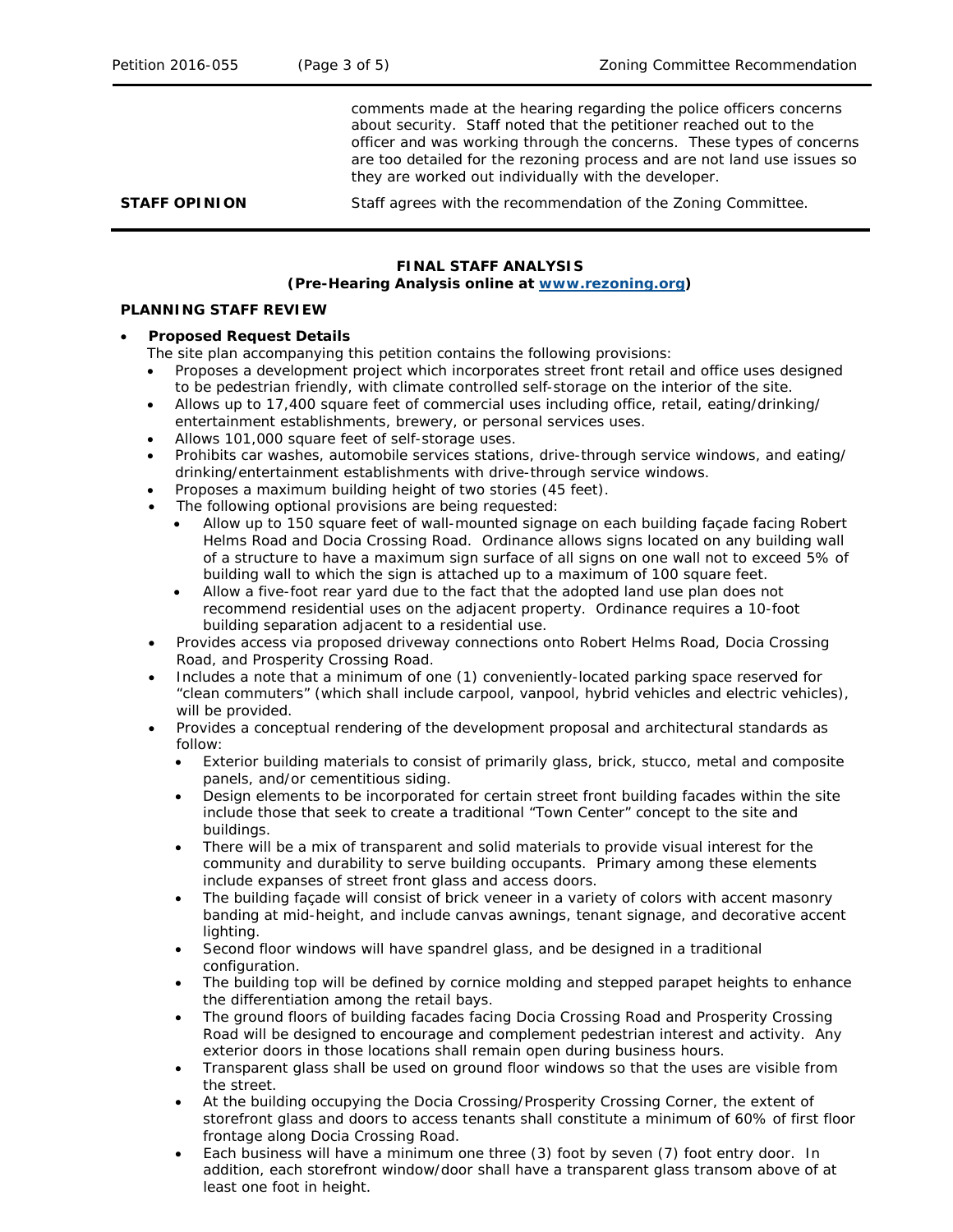- The Docia Crossing Street elevation will also be enhanced with colored canvas awnings for at least 25% of the storefront bays.
- Tenant signage will be incorporated into a band above the glazing, suspended above the awning, or be applied directly to the glazing or awnings.
- The Prosperity Crossing elevation will include more traditional windows for viewing access from the office activities within. It will have two sets of doors to access offices and back-ofhouse retail functions.
- Provides approximately 1,200 square feet of amenitized urban open space adjacent to the intersection of Docia Crossing Road and Prosperity Crossing Road. Open space area will include planter areas with landscaping and trees, as well as public seating. The walking surface of the designated open space along Docia Crossing in front of the building will incorporate a different color and/or texture to differentiate it from the public sidewalk.
- Pedestrian scale lighting will be decoratively configured, with a widened base, fluted shaft, and ornamental top with a matching light housing. On Docia Crossing Road, the shaft will include brackets to mount elements such as flower pots or banners. Light poles will be a maximum 18 feet in height, and will be spaced at a maximum area.

### • **Public Plans and Policies**

- The Prosperty Hucks Area Plan (2015) recommends a mix of uses (retail/service, office, hotel and institutional) for the area in which this site is located.
- The plan calls for development that is compact, pedestrian oriented and well-connected internally and to surrounding development.
- The plan also calls for the ground floor of buildings to be designed to activate streets and open space through a combination of design techniques that include: non-residential ground floor uses with clear glass windows and prominent entrances with operable doors allowing access from the sidewalk; building corners that features prominent entrances; and distinctive architectural design.

### • **TRANSPORTATION CONSIDERATIONS**

- This site is located within a Mixed Use Activity Center. Generally CDOT supports greater density in Mixed Use Activity Centers since the mixture of uses yields shorter vehicle trip lengths that are less impactful than accommodating the same uses spread over greater distances. Further, if the design of the development sites can be done with safe, comfortable, and convenient facilities for pedestrians and cyclists, the rate of automobile usage per square foot of development can be reduced.
- This petition improves the walkability of this site by implementing on-street parking and planting strips and sidewalks along the property frontages, consistent with the adopted area plan.
- **Vehicle Trip Generation:**  Current Zoning: 90 trips per day (based on seven single family homes). Proposed Zoning: 1,920 trips per day.

**DEPARTMENT COMMENTS** (see full department reports online)

- **Charlotte Area Transit System:** No issues.
- **Charlotte Department of Neighborhood & Business Services:** No issues.
- **Charlotte Fire Department:** No comments received.
- **Charlotte-Mecklenburg Schools:** Non-residential petitions do not impact the number of students attending local schools.
- **Charlotte-Mecklenburg Storm Water Services:** No issues.
- **Charlotte Water:** See Advisory Comments, Note 9.
- **Engineering and Property Management:** See Advisory Comments, Note 10.
- **Mecklenburg County Land Use and Environmental Services Agency:** See Advisory Comments, Note 11.
- **Mecklenburg County Parks and Recreation Department:** No issues.

#### **ADVISORY COMMENTS**

1. Charlotte Water does not currently have sewer system availability for the parcel under review. The closest sewer main is approximately 150 feet west of the southwest corner of the property